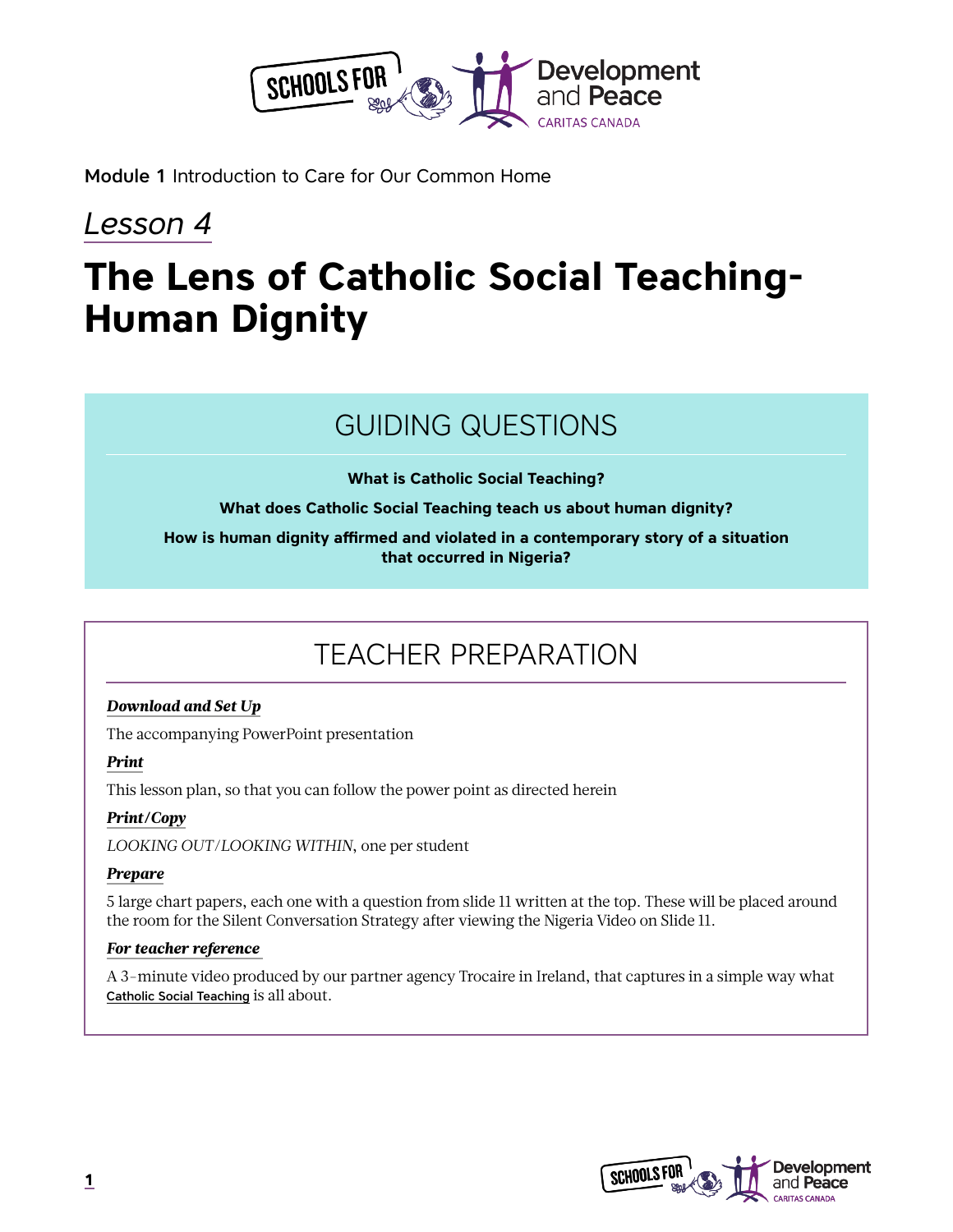## LESSON PLAN

### *IGNITE*

*Note: Do not give lesson title of the lesson in advance; it will color student thinking for the Ignite exercise below.*

- **•** *Project* the title slide of the *power point* and review the essence of the message in Laudato Si' (from Lesson Two)
- **•** Hand out one copy/student of the Looking Out, Looking In thinking strategy.
	- **―** Review what the hand-out says and tell the students you are going to show them an image. **Project Slide 2**. Ask them to respond by filling in the four parts of the "**Looking Out**" part of the sheet.
	- **―** Give a moment for students to **Pair and Share** responses.
	- **―** Then ask students to personally fill in the second part "**Looking In**" for the image.
	- **―** Invite students to share with the larger group as a way of deepening, broadening, and synthesizing their thinking.

### *IMMERSE*

#### **Introduction to Catholic Social Teaching. Define the terms: (open brief discussion)**

- **•** What does the word "*catholic*" mean? (universal; according to the whole)
- **•** What does the word "*social*" mean? (intrinsically connected to others in a community)
- **•** What does the word "*teachings*" mean? (the ideas or principles held as centrally important within a culture, religion, discipline)
- **•** What then is meant by Catholic Social Teaching? (CST) (the body of principles and teaching of the church "that examines human society in light of the Gospel and church tradition for the purpose of guiding Christians as they carry on the mission of Jesus in the world. It is issued by popes and bishops in letters, statements, and official documents that are addressed to the whole church, and ultimately, the whole world." *Living Justice and Peace ©2001 St Mary's Press*)

#### **Theme 1 of CST: Dignity of the Human Person**

Initial Thoughts. Read these questions aloud, giving a moment after each one for students to record their thoughts in a sentence or phrase.

- **•** What does it mean "to be human"?
- **•** What is "human dignity"?
- **•** What does it mean to value something? Think of something you value. How do you show that you value it?
- **•** What kinds of things we can do to one another that makes it appear that we don't value the other person?
- **•** Think of two actions that you did today that showed you valued someone? What are they?

To share thinking in the classroom: ask for a few responses to each question. *Do this quickly* with no commentary or assessment of response; simply affirm the student's response and thank him/her. The goal is to surface initial thinking to give both teacher and students an idea of where learners are at.

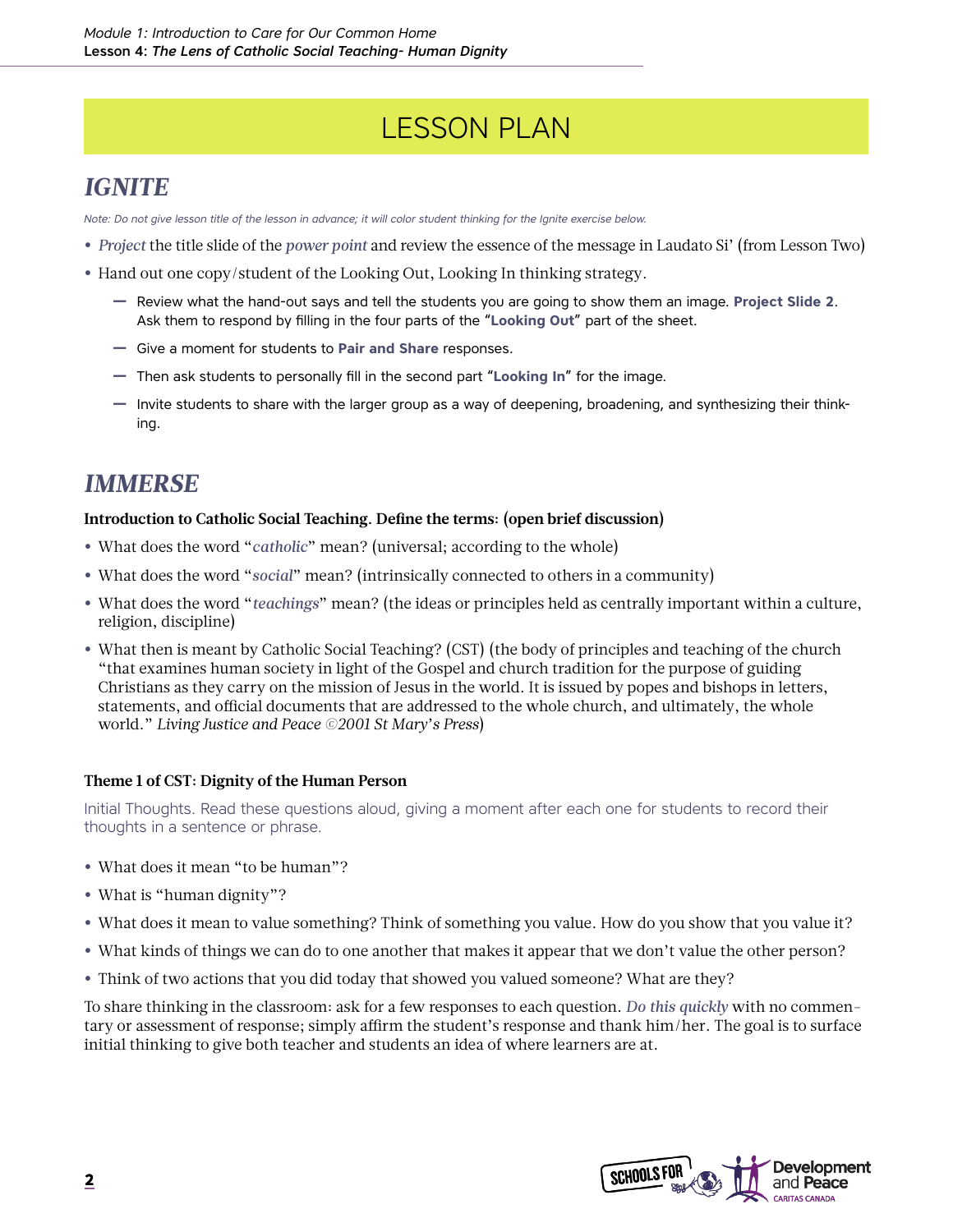#### **What does Theme 1 of CST say about human dignity?**

*Project Slide 3*: Picking up on what you suggested in your responses a few moments ago, how does this image say something about what the theme of respecting the dignity of human life might mean for us?

- **•** Note the gaze at each other, just as Jesus gazes at us (with love)
- **•** Note how personal that gaze is
- **•** Note the human touch. How does Jesus touch us?

*Project Slide 4*: repeat question as above.

*Project Slide 5*: an introductory [Video](https://www.youtube.com/watch?v=8zhtPDXRthM) (3 minutes, youtube) on Human Dignity, produced by CAFOD, sister agency to Development and Peace-Caritas Canada.

*Project slide 6 through 9*, with some discussion after each segment. It is important to especially discuss the meaning in the last segment of slide 9.

*Project Slide 10 to affirm Slide 9*. The point is the church has been consistent in its teaching about the sacredness of creation throughout time (the word "man" is a direct quote but should read "humankind").

### *COALESCE*

*Slide 11*: a [video, Share the Journey Nigeria](https://www.devp.org/sites/www.devp.org/files/share-the-journey-nigeria-en.mp4), from the Development and Peace Share the Journey campaign of 2018-2019. There are five questions following the video. An excellent post-viewing strategy to engage students in deeper thinking and learning is the *Silent Conversation strategy*, to be done following the viewing.



### *CREATE*

Invite students to pay attention for the rest of their day as to where they see human dignity being violated and/ or affirmed. Write about what you witness as a journal entry or represent what you witness in an art-form.

Please consider making a donation to support our mission at Development and Peace – working with partner organizations in the Global South who promote alternatives to unfair social, political and economic structures, and educating Canadians about the causes of poverty and mobilizing towards actions for change. For more information [www.devp.org](http://www.devp.org ) 

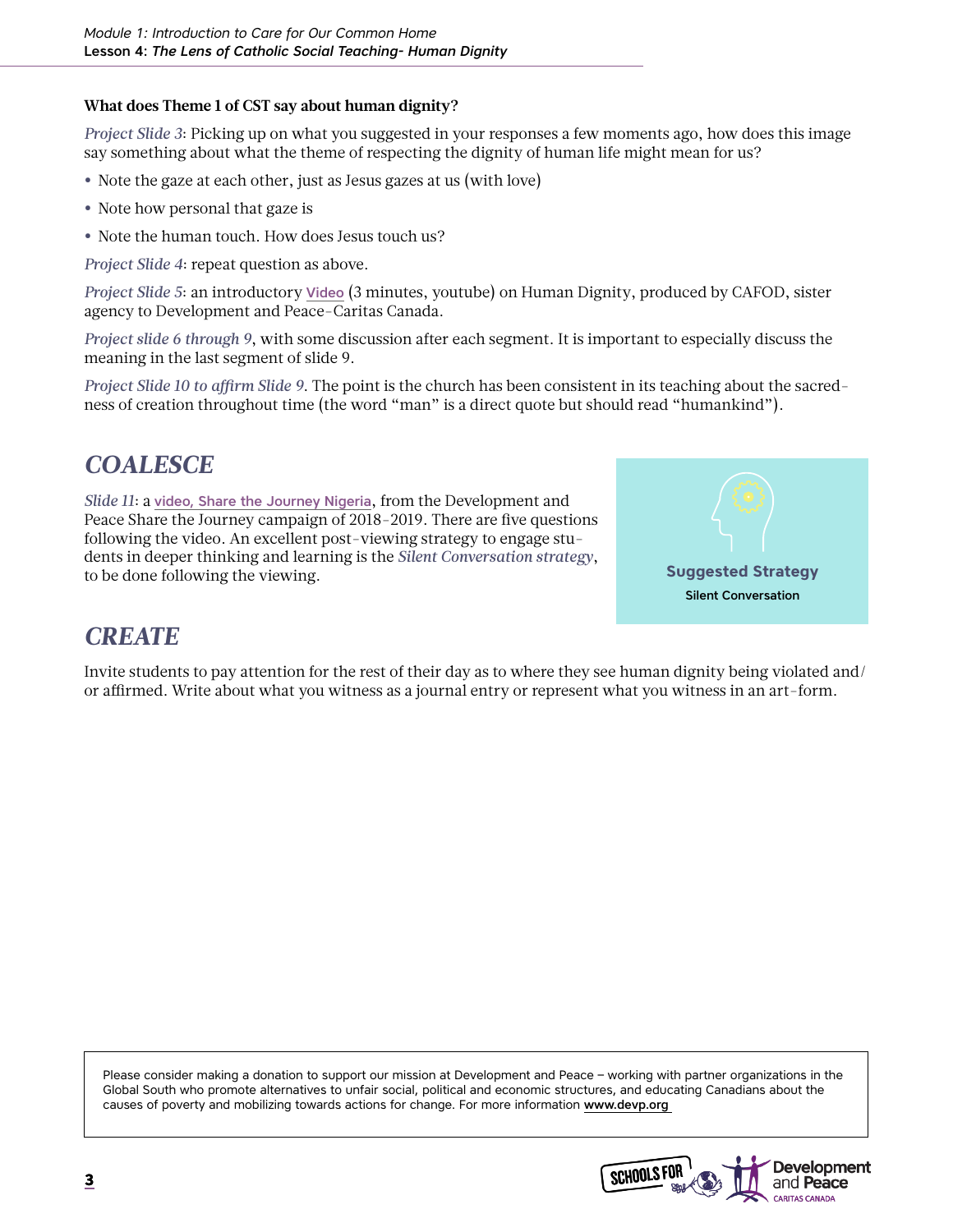## Silent Conversation

*(adapted from "Chalk Talk" in Making Thinking Visible, Ritchhart, 2011)*

#### *Materials*

Several whiteboard surfaces or chart paper

#### *To prepare, generate*

reflection questions and record one on each whiteboard or chart paper.

These should be higher order questions, open to a diversity of responses. (Consider using the Question Formulation Technique to generate questions)

#### *Share*

the questions with students. Ask if there are additional / other questions they think it would be meaningful to include. Add or replace questions until all are satisfied that the list is compelling!

#### *Divide*

students into groups of equal number, one for each question.

#### *Explain*

the following to students: This is a *silent* activity! No talking.

### *PROCESS*

- **•** Students will first have time to answer the question at their home station. They will record their ideas on the whiteboard or chart paper.
- **•** (You can also use sticky notes if you want students to be able to rearrange the ideas during or after).
- **•** After 5-7 minutes, groups will rotate clockwise to the next station, where they will read and consider peers' responses, and add to what they find by making a connection (self, text, world) or posing a question.
- **•** After students have visited each station, they return to their own and see the knowledge their peers have built!
- **•** Students prepare a summary of what they find, and generate a question that peers' ideas have raised for them.
- **•** Small groups share summaries and questions, which the larger group considers together.

#### [A video of students engaged in Silent Conversation](https://youtu.be/ZqYIFoizPlM)